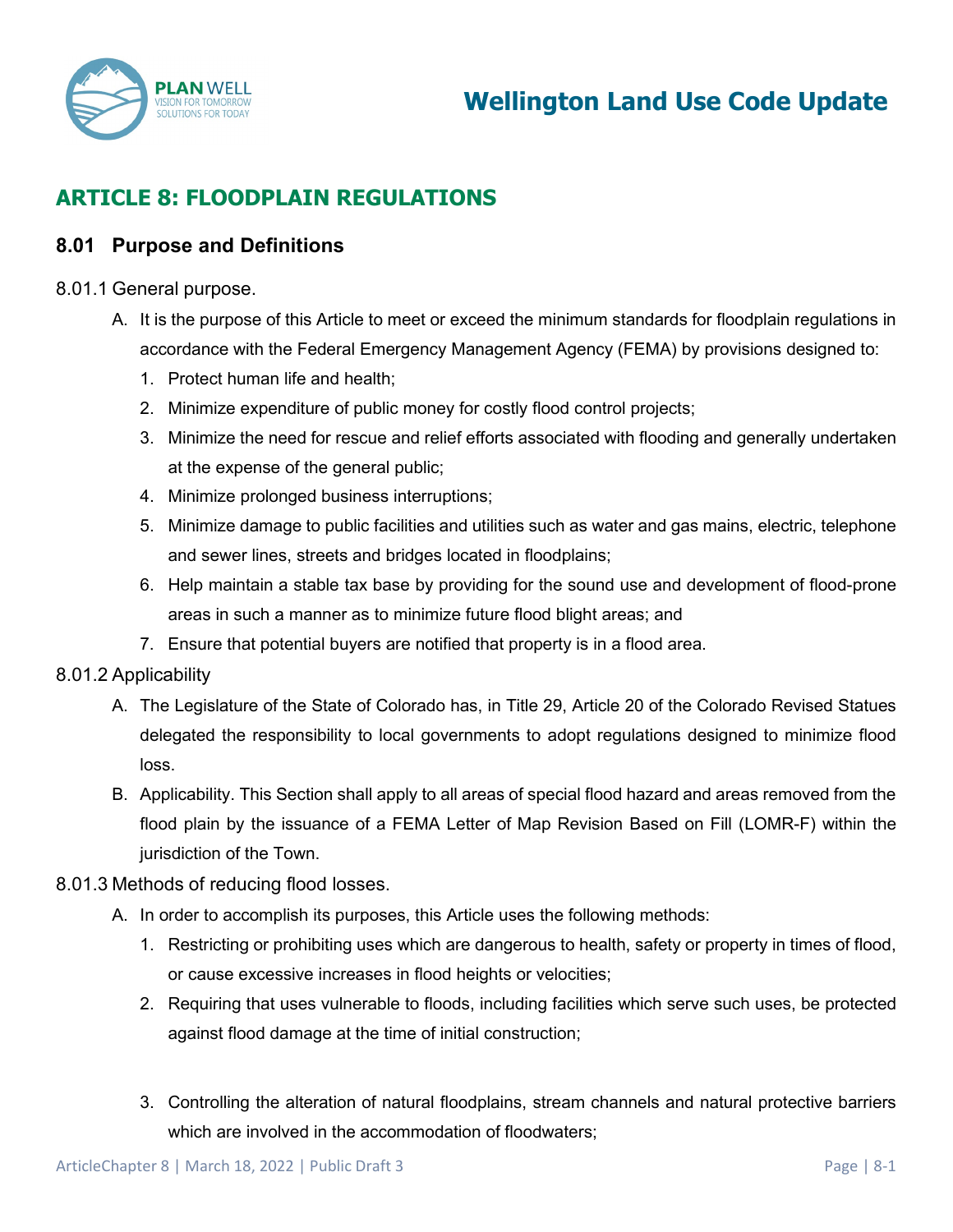- 4. Controlling filling, grading, dredging and other development which may increase flood damage; and
- 5. Preventing or regulating the construction of flood barriers which will unnaturally divert floodwaters or which may increase flood hazards to other lands.

#### 8.01.4 Definitions.

Unless specifically defined below, words or phrases used in this article shall be interpreted so as to give them the meaning they have in common usage and to give this article its most reasonable application:

*Alluvial fan flooding* means flooding occurring on the surface of an alluvial fan or similar landform which originates at the apex and is characterized by high-velocity flows; active processes of erosion, sediment transport and deposition; and unpredictable flow paths.

*Apex* means a point on an alluvial fan or similar landform below which the flow path of the major stream that formed the fan becomes unpredictable and alluvial fan flooding can occur.

*Area of shallow flooding* means a designated AO or AH zone on the community's Flood Insurance Rate Map (FIRM) with a one-percent chance or greater annual chance of flooding to an average depth of one (1) to three (3) feet where a clearly defined channel does not exist, where the path of flooding is unpredictable and where velocity flow may be evident. Such flooding is characterized by ponding or sheet flow.

*Area of special flood hazard* means the land in the floodplain within the community subject to a onepercent or greater chance of flooding in any given year. The area may be designated as Zone A on the Flood Hazard Boundary Map (FHBM). After detailed ratemaking has been completed in preparation for publication of the FIRM, Zone A usually is refined into Zones A, AE, AH, AO, A1-99,.

*Base flood* means the flood having a one-percent chance of being equaled or exceeded in any given year.

*Basement* means any area of the building having its floor sub-grade (below ground level) on all sides.

*Critical feature* means an integral and readily identifiable part of a flood protection system, without which the flood protection provided by the entire system would be compromised.

*Development* means any human-made change in improved and unimproved real estate, including but not limited to buildings or other structures, mining, dredging, filling, grading, paving, excavation or drilling operations or storage of equipment or materials.

*Elevated building* means a non-basement building: (i) built, in the case of a building in Zones A, AE, AH, AO, A1-30, A99, B, C, D and X, to have the top of the elevated floor or, in the case of a building in Zones V1-30, VE or V, to have the bottom of the lowest horizontal structure member of the elevated floor elevated above the ground level by means of pilings, columns (posts and piers), or shear walls parallel to the floor of the water; and (ii) adequately anchored so as not to impair the structural integrity of the building during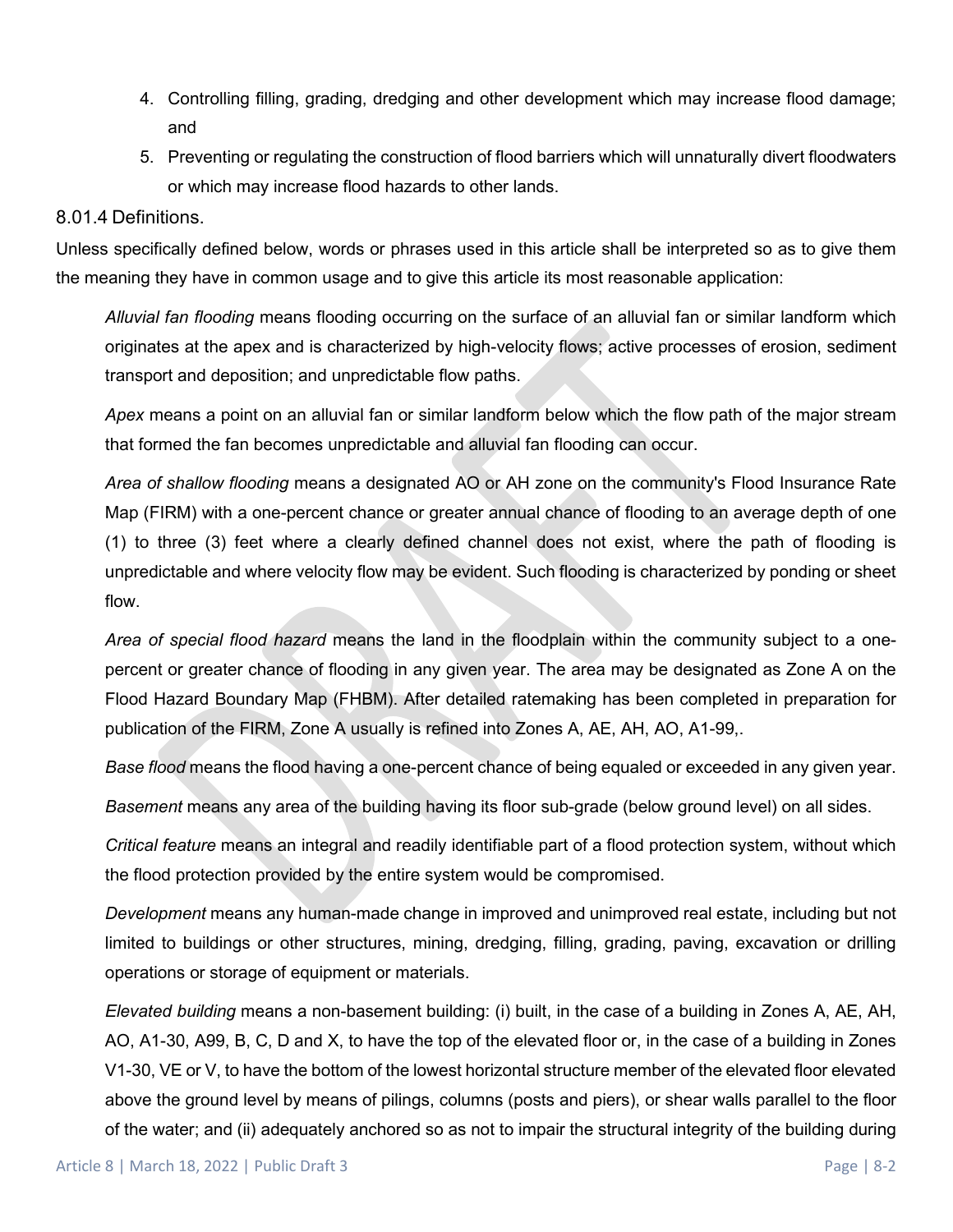a flood of up to the magnitude of the base flood. In the case of Zones A, AE, AH, AO, A1-30, A99, B, C, D and X, elevated building also includes a building elevated by means of fill or solid foundation perimeter walls with openings sufficient to facilitate the unimpeded movement of floodwaters. In the case of Zones V1-30, VE or V, elevated building also includes a building otherwise meeting the definition of elevated building, even though the lower area is enclosed by means of breakaway walls if the breakaway walls met the standards of Section 60.3(e)(5) of the National Flood Insurance Program regulations.

*Existing construction* means, for the purposes of determining rates, structures for which the "start of construction" commenced before the effective date of the FIRM or before January 1, 1975, for FIRMs effective before that date. Existing construction may also be referred to as existing structures.

*Existing manufactured home park or subdivision* means a manufactured home park or subdivision for which the construction of facilities for servicing the lots on which the manufactured homes are to be affixed (including, at a minimum, the installation of utilities, the construction of streets and either final site grading or the pouring of concrete pads) is completed before the effective date of the floodplain management regulations adopted by a community.

*Expansion to an existing manufactured home park or subdivision* means the preparation of additional sites by the construction of facilities for servicing the lots on which the manufactured homes are to be affixed (including the installation of utilities, the construction of streets and either final site grading or the pouring of concrete pads).

*Flood or flooding* means a general and temporary condition of partial or complete inundation of normally dry land areas from:

- a. The overflow of water from channels and reservoir spillways;
- b. The unusual and rapid accumulation or runoff of surface waters from any source, and/or
- c. Mudslides or mudflows that occur from excess surface water that is combined with mud or other debris that is sufficiently fluid so as to flow over the surface of normally dry land areas (such as earth carried by a current of water and deposited along the path of the current).

*Flood Insurance Rate Map or FIRM* means an official map of the community on which the Federal Emergency Management Agency has delineated both the areas of special flood hazards and the risk premium zones applicable to the community.

*Flood insurance study* means the official report provided by the Federal Emergency Management Agency. The report contains flood profiles and water surface elevation of the base flood, as well as the Flood Boundary-Floodway Map.

*Floodplain or flood-prone area* means any land area susceptible to being inundated by water from any source (see definition of flooding).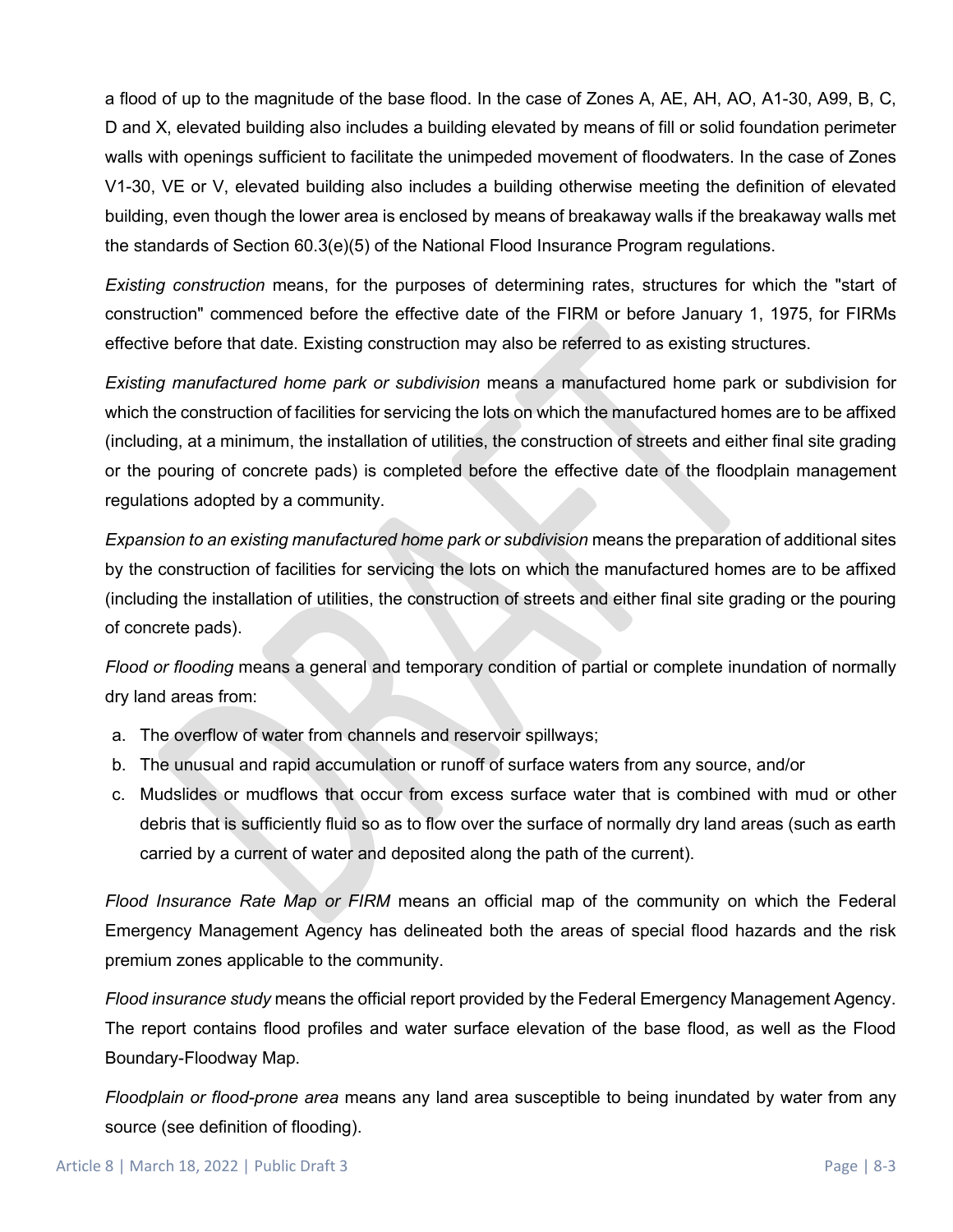*Flood protection system* means those physical structural works for which funds have been authorized, appropriated and expended and which have been constructed specifically to modify flooding in order to reduce the extent of the areas within a community subject to a special flood hazard and the extent of the depths of associated flooding. Such a system typically includes dams, reservoirs, levees or dikes. These specialized flood modifying works are those constructed in conformance with sound engineering standards.

*Floodplain management* means the operation of an overall program of corrective and preventive measures for reducing flood damage, including but not limited to emergency preparedness plans, flood control works and floodplain management regulations.

*Floodplain management regulations* means this Chapter, Chapter 15 of this Code, building codes, health regulations, special purpose ordinances (such as a floodplain ordinance, grading ordinance and erosion control ordinance) and other applications of police power. The term describes such state or local regulations, in any combination thereof, which provide standards for the purpose of flood damage prevention and reduction.

*Flood-proofing* means any combination of structural and nonstructural additions, changes or adjustments to structures which reduce or eliminate flood damage to real estate or improved real property, water and sanitary facilities, structures and their contents.

*Floodway (regulatory floodway)* means the channel of a river or other watercourse and adjacent land areas that must be reserved in order to discharge the base flood without cumulatively increasing the water surface elevation more than a designated height. The Colorado statewide standard for the designated height to be used for all newly studied reaches shall be one-half foot (six inches). Letters of Map Revision to existing floodway delineations may continue to use the floodway criteria in place at the time of the existing floodway delineation.

*Functionally dependent use* means a use which cannot perform its intended purpose unless it is located or carried out in close proximity to water. The term includes only docking facilities, port facilities that are necessary for the loading and unloading of cargo or passengers and ship building and ship repair facilities, but does not include long-term storage or related manufacturing facilities.

*Highest adjacent grade* means the highest natural elevation of the ground surface prior to construction next to the proposed walls of a structure.

*Historic structure* means any structure that is:

a. Listed individually in the National Register of Historic Places (a listing maintained by the Department of the Interior) or preliminarily determined by the Secretary of the Interior as meeting the requirements for individual listing on the National Register;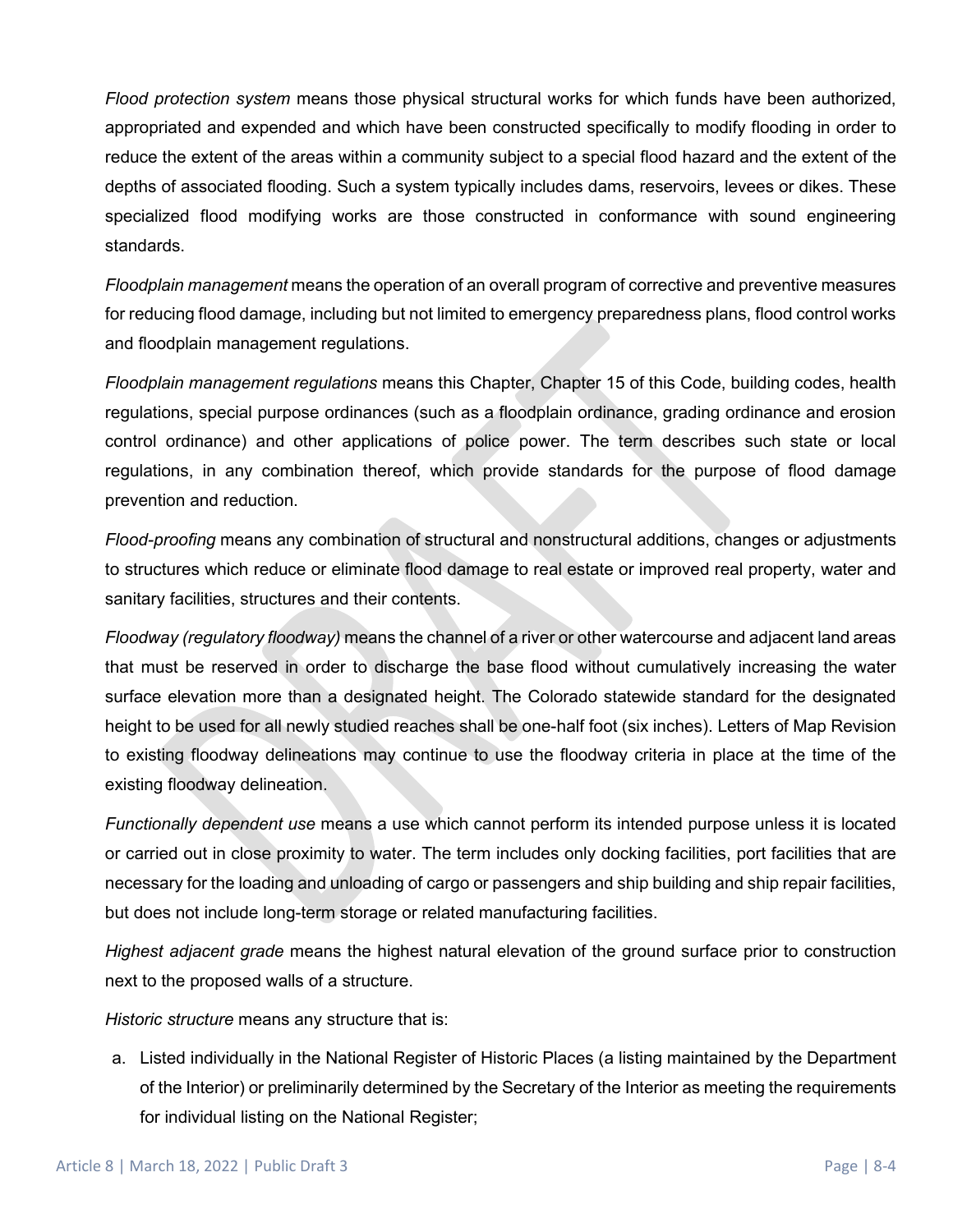- b. Certified or preliminarily determined by the Secretary of the Interior as contributing to the historical significance of a registered historic district or a district preliminarily determined by the Secretary to qualify as a registered historic district;
- c. Individually listed on a state inventory of historic places in states with historic preservation programs which have been approved by the Secretary of the Interior; or
- d. Individually listed on a local inventory of historic places in communities with historic preservation programs that have been certified either:
	- i. By an approved state program as determined by the Secretary of the Interior; or
	- ii. Directly by the Secretary of the Interior in states without approved programs.

*Levee* means a human-made structure, usually an earthen embankment, designed and constructed in accordance with sound engineering practices to contain, control or divert the flow of water to provide protection from temporary flooding. For a levee structure to be reflected on the FEMA FIRMs as providing flood protection, the levee structure must meet the requirements set forth in 44 CFR 65.10.

*Levee system* means a flood protection system which consists of a levee or levees and associated structures, such as closure and drainage devices, which are constructed and operated in accordance with sound engineering practices.

*Lowest floor* means the lowest floor of the lowest enclosed area (including basement). An unfinished or flood-resistant enclosure, usable solely for parking of vehicles, building access or storage, in an area other than a basement area is not considered a building's lowest floor, provided that such enclosure is not built to render the structure in violation of the applicable non-elevation design requirement of Section 60.3 of the National Flood Insurance Program regulations.

*Manufactured home* means a structure, transportable in one (1) or more sections, which is built on a permanent chassis and is designed for use with or without a permanent foundation when connected to the required utilities. The term manufactured home does not include a recreational vehicle.

*Manufactured home park or subdivision* means a parcel (or contiguous parcels) of land divided into two (2) or more manufactured home lots for rent or sale.

*Mean sea level* means, for purposes of the National Flood Insurance Program, the North American Vertical Datum (NAVD) of 1988 or other Datum, to which base flood elevations shown on a community's Flood Insurance Rate Map are referenced.

*New construction* means, for the purpose of determining insurance rates, structures for which the start of construction commenced on or after the effective date of an initial FIRM or after December 31, 1974, whichever is later, and includes any subsequent improvements to such structures. For flood-plain management purposes, new construction means structures for which the start of construction commenced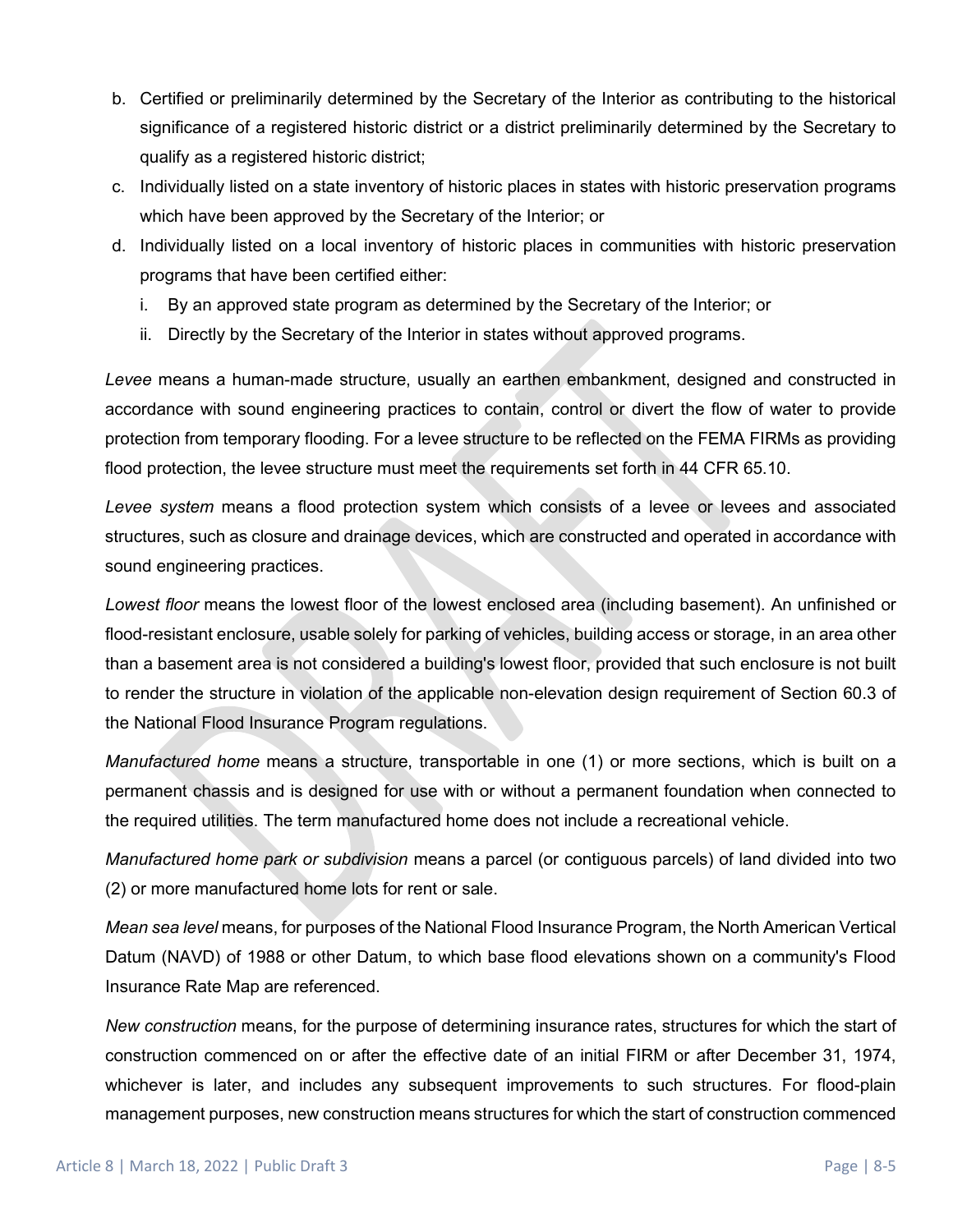on or after the effective date of a floodplain management regulation adopted by the community and includes any subsequent improvements to such structures.

*New manufactured home park or subdivision* means a manufactured home park or subdivision for which the construction of facilities for servicing the lots on which the manufactured homes are to be affixed (including at a minimum the installation of utilities, the construction of streets and either final site grading or the pouring of concrete pads) is completed on or after the effective date of floodplain management regulations adopted by the community.

*No-rise certification* means record of the results of an engineering analysis conducted to determine whether a project will increase flood heights in a floodway. A No-Rise Certification must be supported by technical data and signed by a registered Colorado Professional Engineer. The supporting technical data should be based on the standard step-backwater computer model used to develop the 100-year floodway shown on the Flood Insurance Rate Map (FIRM) or Flood Boundary and Floodway Map (FBFM).

*Recreational vehicle* means a vehicle which is:

- a. Built on a single chassis;
- b. Four hundred (400) square feet or less when measured at the largest horizontal projections;
- c. Designed to be self-propelled or permanently towable by a light-duty truck; and
- d. Designed primarily not for use as a permanent dwelling but as temporary living quarters for recreational, camping, travel or seasonal use.

*Start of construction* (for other than new construction or substantial improvements under the Coastal Barrier Resources Act [Pub. L. 97-348]) includes substantial improvement and means the date the building permit was issued, provided that the actual start of construction, repair, reconstruction, rehabilitation, addition, placement or other improvement was within one hundred eighty (180) days of the permit date. The actual start means either the first placement of permanent construction of a structure on a site, such as the pouring of slab or footings, the installation of piles, the construction of columns or any work beyond the stage of excavation, or the placement of a manufactured home on a foundation. Permanent construction does not include land preparation, such as clearing, grading and filling; nor does it include the installation of streets and/or walkways; nor does it include excavation for a basement, footings, piers or foundations or the erection of temporary forms; nor does it include the installation on the property of accessory buildings, such as garages or sheds not occupied as dwelling units or not part of the main structure. For a substantial improvement, the actual start of construction means the first alteration of any wall, ceiling, floor or other structural part of a building, whether or not that alteration affects the external dimensions of the building.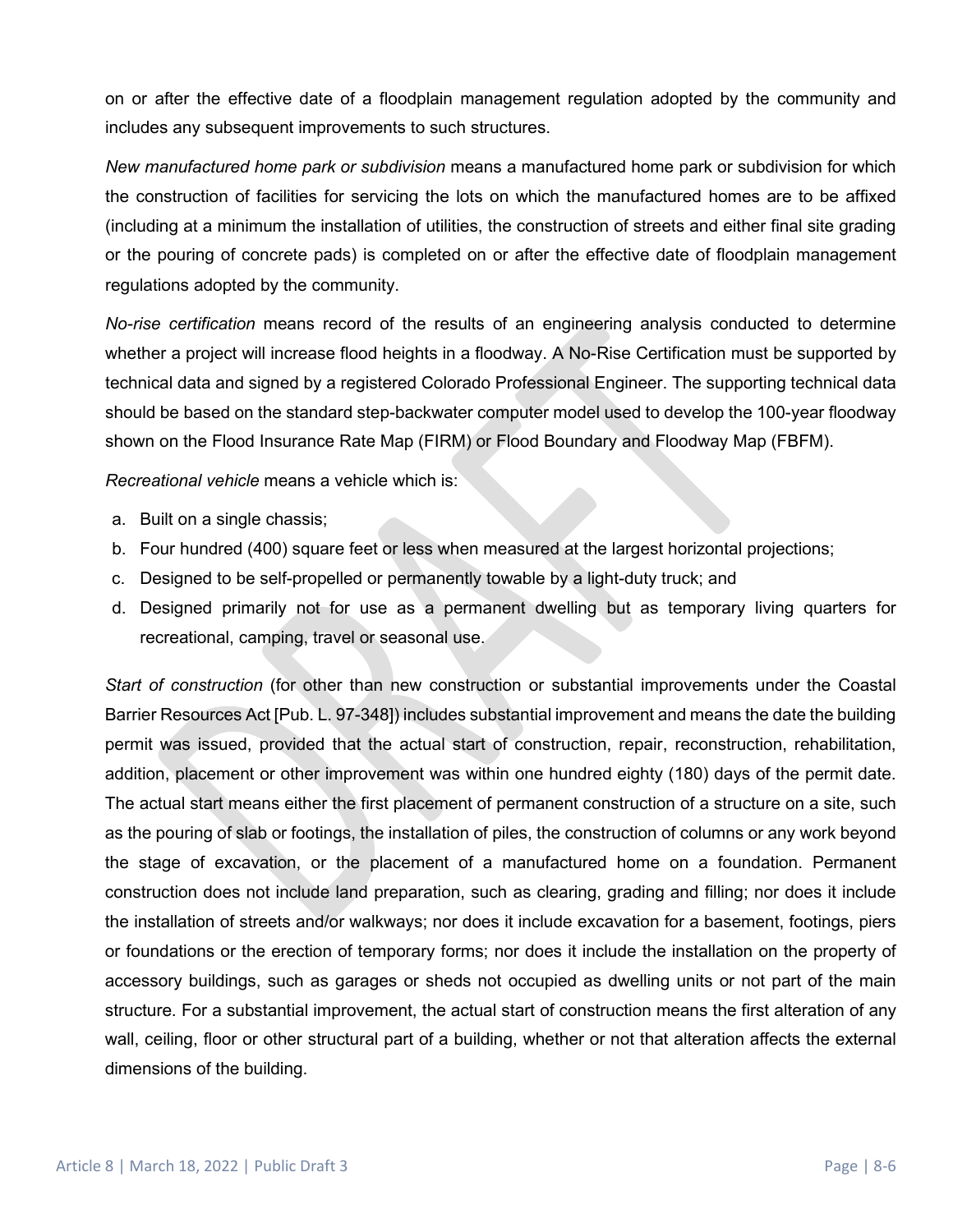*Substantial damage* means damage of any origin sustained by a structure whereby the cost of restoring the structure to its before-damaged condition would equal or exceed fifty percent (50%) of the market value of the structure before the damage occurred.

*Structure* means a walled and roofed building, including a gas or liquid storage tank, that is principally above ground, as well as a manufactured home.

*Substantial improvement* means any reconstruction, rehabilitation, addition or other improvement of a structure, the cost of which equals or exceeds fifty percent (50%) of the market value of the structure before start of construction of the improvement. This includes structures which have incurred substantial damage, regardless of the actual repair work performed. The term does not, however, include either:

- a. Any project for improvement of a structure to correct existing violations of state or local health, sanitary or safety code specifications which have been identified by the Code Enforcement Officer and which are the minimum necessary conditions; or
- b. Any alteration of a historic structure, provided that the alteration will not preclude the structure's continued designation as a historic structure.

*Variance* means a grant of relief to a person from the requirements of this Article when specific enforcement would result in unnecessary hardship. A variance, therefore, permits construction or development in a manner otherwise prohibited by this Article. (For full requirements, see Section 60.6 of the National Flood Insurance Program regulations.)

*Violation* means the failure of a structure or other development to be fully compliant with the community's floodplain management regulations. A structure or other development without the elevation certificate, other certifications or other evidence of compliance required in Section 60.3(b)(5), (c)(4), (c)(10), (d)(3), (e)(2), (e)(4) or (e)(5) of the National Flood Insurance Program regulations is presumed to be in violation until such time as that documentation is provided.

*Water surface elevation* means the height, in relation to the North American Vertical Datum (NAVD) oof 1988(or other datum, where specified), of floods of various magnitudes and frequencies in the floodplains of coastal or riverine areas.

## **8.02 General Provisions**

8.02.1 Basis for establishing areas of special flood hazard.

The areas of special flood hazard established by the Federal Emergency Management Agency in a scientific and engineering report entitled "The Flood Insurance Study for Larimer County, Colorado, and Incorporated Areas," dated February 6, 2013, with accompanying Flood Insurance Rate Maps and Flood Boundary-Floodway Maps (FIRM and FBFM), and any revisions thereto, are hereby adopted by reference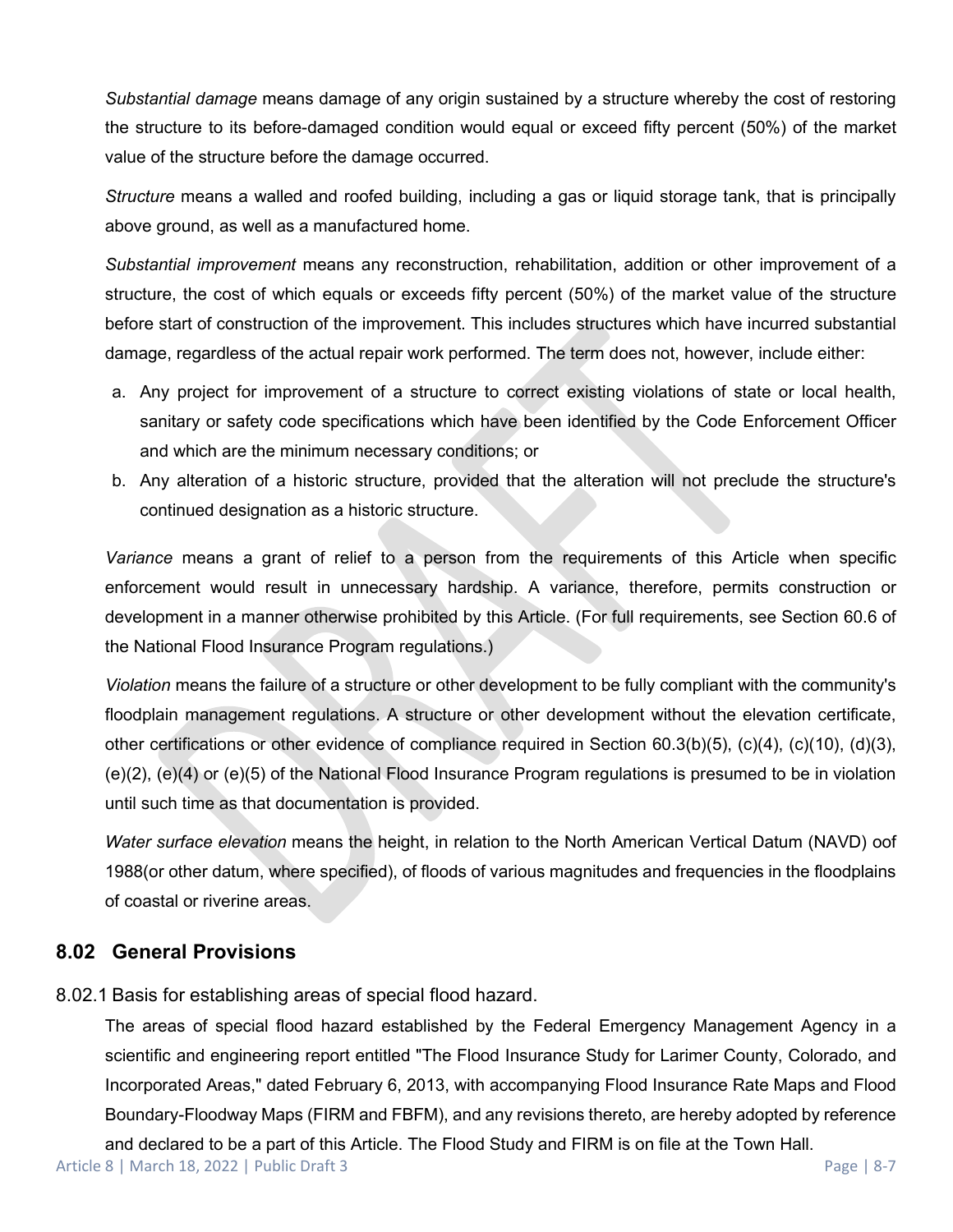#### 8.02.2 Compliance.

No structure or land shall hereafter be constructed, located, extended, converted or altered without full compliance with the terms of this Article and other applicable regulations.

#### 8.02.3 Sec. 16-10-140. - Abrogation and greater restrictions.

This Article is not intended to repeal, abrogate or impair any existing easements, covenants or deed restrictions. However, where this Article and another Code provision, easement, covenant or deed restriction conflict or overlap, whichever imposes the more stringent restrictions shall prevail.

#### 8.02.4 Interpretation.

- A. In the interpretation and application of this Article, all provisions shall be:
	- 1. Considered as minimum requirements;
	- 2. Liberally construed in favor of the Town; and
	- 3. Deemed neither to limit nor repeal any other powers granted under state statutes.

#### 8.02.5 Warning and disclaimer of liability.

The degree of flood protection required by this Article is considered reasonable for regulatory purposes and is based on scientific and engineering considerations. On rare occasions, greater floods can and will occur and flood heights may be increased by man-made or natural causes. This Article does not imply that land outside the areas of special flood hazard or uses permitted within such areas will be free from flooding or flood damages. This Article shall not create liability on the part of the Town, any officer or employee thereof for any flood damages that result from reliance on this Article or any administrative decision lawfully made thereunder.

## **8.03 Administration**

8.03.1 Floodplain Development Permit

A floodplain development permit shall be required to ensure conformance with the provisions of this Article.

8.03.2 Designation of Town official for administration.

The Town Administrator or his/her designee is hereby appointed to administer and implement this Article by granting or denying development permit applications in accordance with its provisions and other appropriate sections of 44 C.F.R. (National Flood Insurance Program Regulations) pertaining to floodplain management.

- 8.03.3 Duties and responsibilities of Floodplain Administrator.
	- A. Duties and responsibilities of the Floodplain Administrator shall include, but not be limited to, the following:
		- 1. Maintain and hold open for public inspection all records pertaining to the provisions of this Article.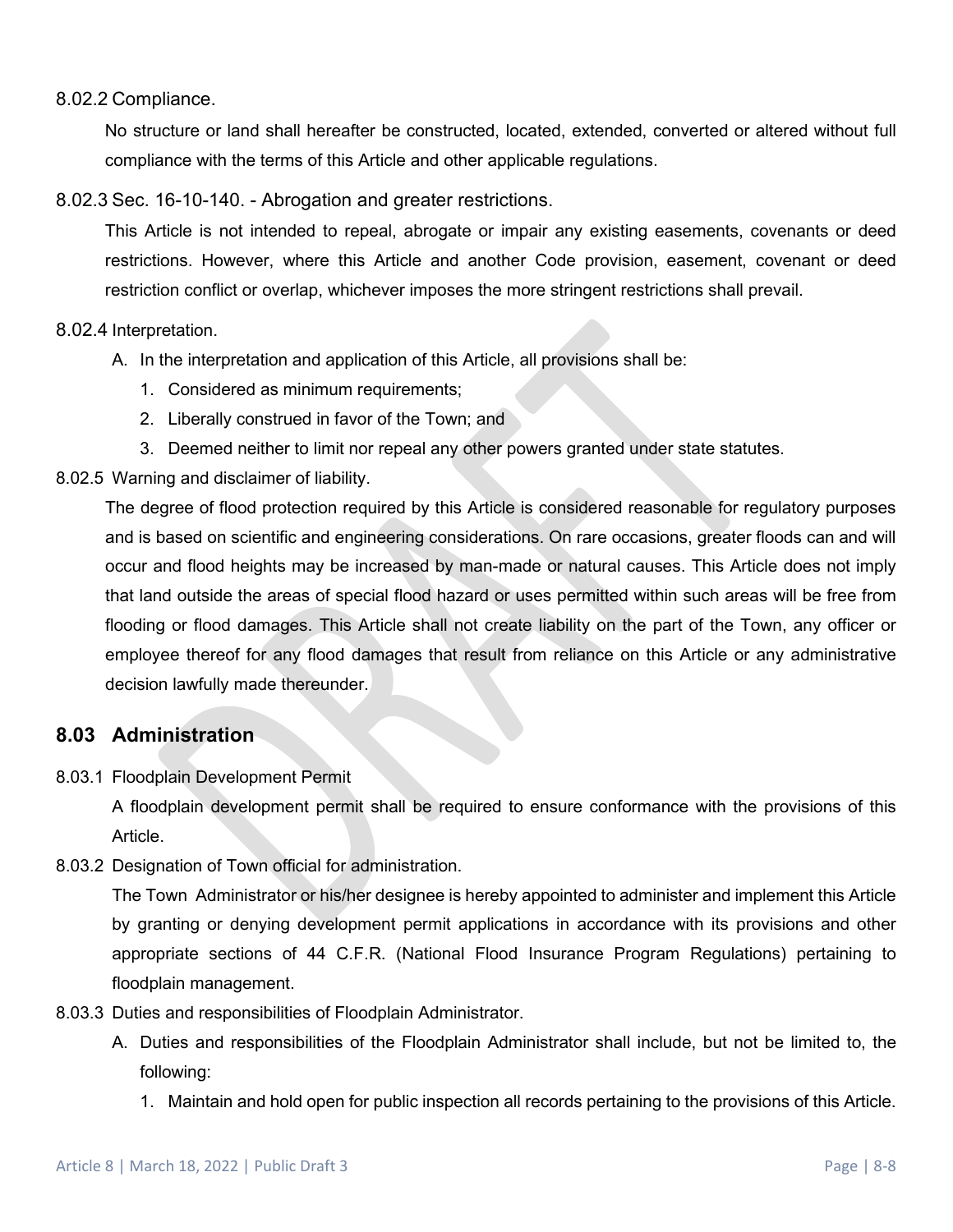- 2. Review, approve, or deny all required floodplain development permit applications to determine whether the proposed building site, including the placement of manufactured homes, will be reasonably safe from flooding.
- 3. Review proposed development applications to assure that all necessary permits have been obtained from those federal state or local governmental agencies (including Section 404 of the Federal Water Pollution Control Act amendments of 1972, 33 U.S.C. § 1334) from which prior approval is required.
- 4. Where interpretation is needed as to the exact location of the boundaries of the areas of special flood hazards (for example, where there appears to be a conflict between a mapped boundary and actual field conditions), make the necessary interpretation.
- 5. Notify, in riverine situations, adjacent communities and the Colorado Water Conservation Board, prior to any alteration or relocation of a watercourse, and submit evidence of such notification to the Federal Emergency Management Agency.
- 6. Assure that the flood-carrying capacity within the altered or relocated portion of any watercourse is maintained.
- 7. When base flood elevation has not been provided in accordance with Section 8.02.1 of this Article, obtain, review and reasonably utilize any base flood elevation data and floodway data available from a federal, state or other source, in order to administer the provisions of this Article.
- 8. When a regulatory floodway has not been designated, require that no new construction, substantial improvements or other development, including fill, shall be permitted within Zones A1- 30 and AE on the community's FIRM, unless it is demonstrated that the cumulative effect of the proposed development, when combined with all other existing and anticipated development, will not increase the water surface elevation of the base flood more than one-half (½) foot at any point within the community.

#### 8.03.4 Permit procedures.

- A. The Floodplain Administrator shall accept applications on forms including but not limited to the following information: plans in duplicate drawn to scale showing the location, dimensions and elevation of proposed landscape alterations, existing and proposed structures, including the placement of manufactured homes and the location of the foregoing in relation to areas of special flood hazard. Additionally, the following information is required:
	- 1. Elevation (in relation to mean sea level) of the lowest floor (including basement) of all new and substantially improved structures;
	- 2. Elevation in relation to mean sea level to which any nonresidential structure shall be floodproofed;
	- 3. A certificate from a Colorado Professional Engineer or Architect that the nonresidential floodproofed structure shall meet the floodproofing criteria of Section 18.04.02 ;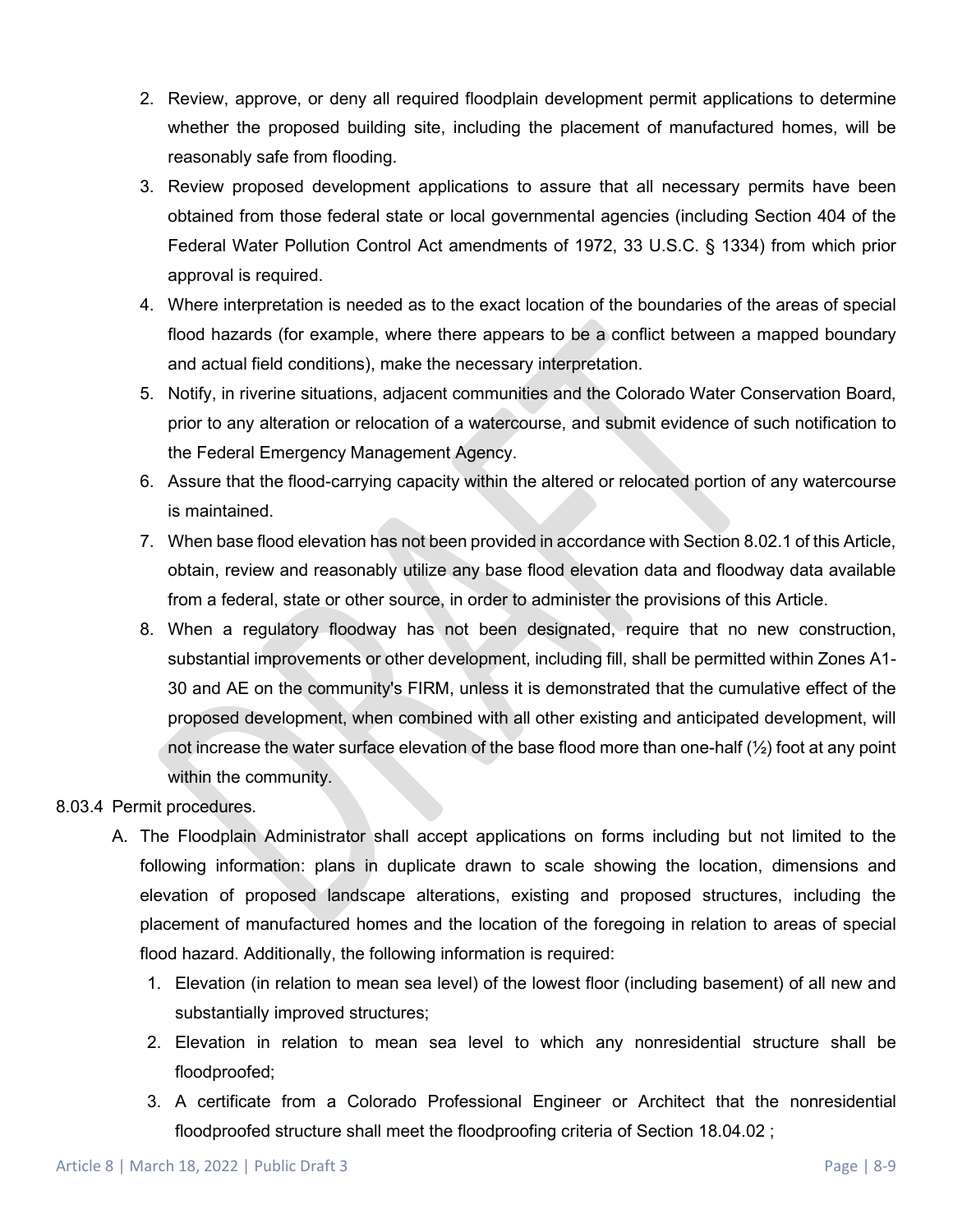- 4. Description of the extent to which any watercourse or natural drainage will be altered or relocated as a result of proposed development.
- B. Approval or denial of a development permit by the Town shall be based on all of the provisions of this Article and the following relevant factors:
	- 1. The danger to life and property due to flooding or erosion damage;
	- 2. The susceptibility of the proposed facility and its contents to flood damage and the effect of such damage on the individual owner;
	- 3. The danger that materials may be swept onto other lands to the injury of others;
	- 4. The compatibility of the proposed use with existing and anticipated development;
	- 5. The safety of access to the property in times of flood for ordinary and emergency vehicles;
	- 6. The costs of providing governmental services during and after flood conditions, including maintenance and repair of streets and bridges and public utilities and facilities such as sewer, gas, electrical and water systems;
	- 7. The expected heights, velocity, duration, rate of rise and sediment transport of the floodwaters and the effects of wave action, if applicable, expected at the site;
	- 8. The necessity to the facility of a waterfront location, where applicable;
	- 9. The availability of alternative locations not subject to flooding or erosion damage for the proposed use; and
	- 10. The relationship of the proposed use to the Comprehensive Plan for that area.
- C. All variances shall follow the procedures set forth in Section 2.22
	- 1. Variances shall not be issued within any designated floodway if any increase in flood levels during the base flood discharge would result.
	- 2. Variances may be issued for the repair or rehabilitation of historic structures upon a determination that the proposed repair or rehabilitation will not preclude the structure's continued designation as a historic structure and the variance is the minimum necessary to preserve the historic character and design of the structure.
	- 3. Variances shall only be issued upon a determination that the variance is the minimum necessary, considering the flood hazard, to afford relief.
	- 4. Variances shall only be issued upon:
		- a. Showing a good and sufficient cause;
		- b. A determination that failure to grant the variance would result in exceptional hardship to the applicant; and
		- c. determination that the granting of a variance will not result in increased flood heights, additional threats to public safety or extraordinary public expense, create nuisances, cause fraud on or victimization of the public, or conflict with existing local laws or ordinances.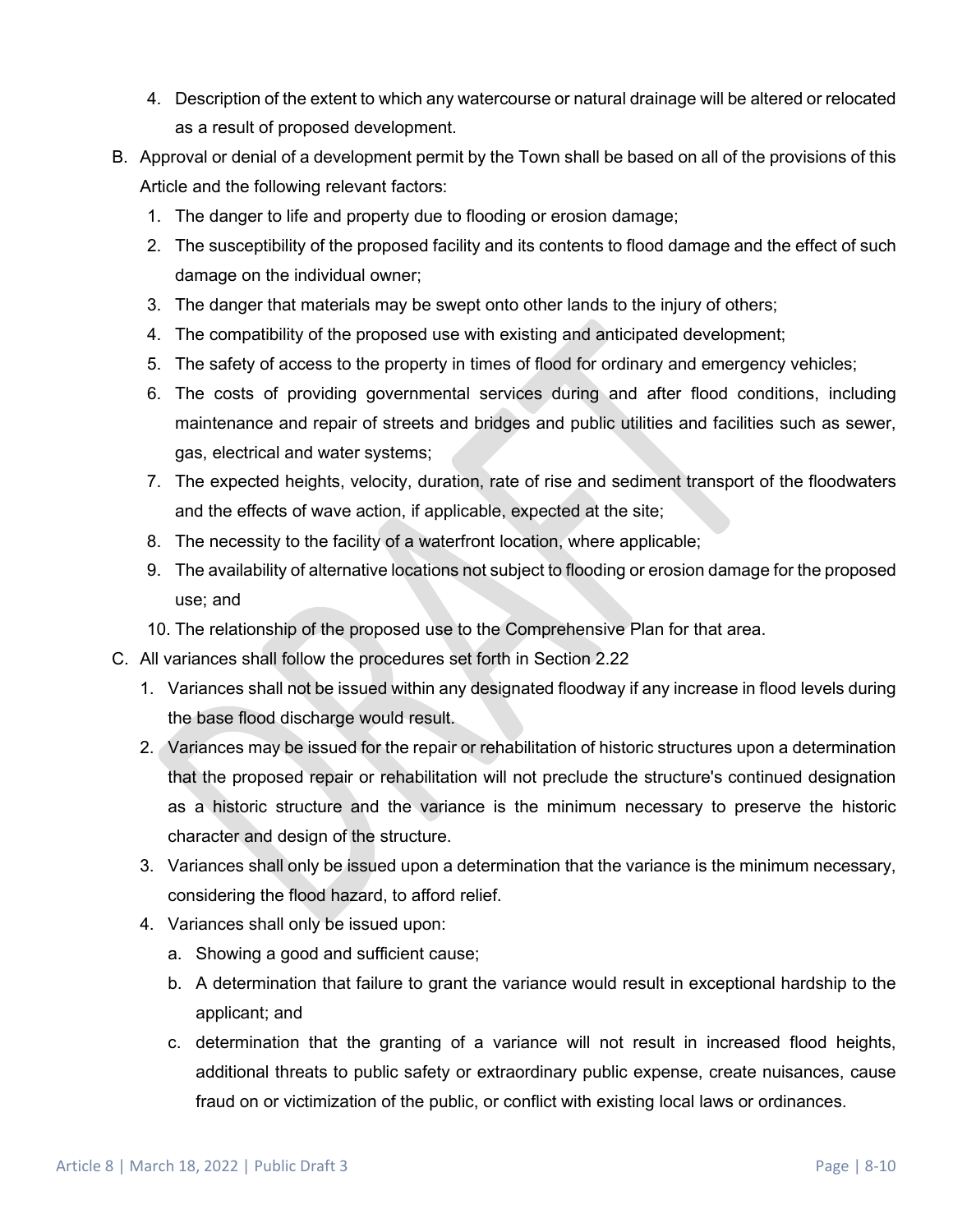5. Any applicant to whom a variance is granted shall be given written notice that the structure will be permitted to be built with the lowest floor elevation below the base flood elevation and that the cost of flood insurance will be commensurate with the increased risk resulting from the reduced lowest floor elevation.

# **8.04 Standards for Flood Hazard Reduction**

8.04.1 General standards for flood hazard reduction.

In all areas of special flood hazards, the following provisions are required for all new construction and substantial improvements:

- A. Anchoring. All new construction or substantial improvements shall be designed or modified and adequately anchored to prevent flotation, collapse or lateral movement of the structure resulting from hydrodynamic and hydrostatic loads, including the effects of buoyancy.
	- 1. All manufactured homes shall be anchored to resist floatation, collapse, or lateral movement by providing over-the-top and frame ties to ground anchors as follows:
	- 2. Over-the-top ties shall be provided at each of the four (4) corners of the manufactured home, with two (2) additional ties per side at intermediate locations, with manufactured homes less than fifty (50) feet long requiring four (4) additional ties per side;
	- 3. Frame ties shall be provided at each corner of the home with five (5) additional ties per side at intermediate points, with manufactured homes less than fifty (50) feet long requiring four (4) additional ties per side;
	- 4. All components of the anchoring system be capable of carrying a force of four thousand four hundred (4,400) pounds; and
	- 5. Any structural additions to the manufactured home shall be similarly anchored.
- B. Construction materials and methods.
	- 1. All new construction or substantial improvements shall be constructed by methods and practices that minimize flood damage.
	- 2. All new construction or substantial improvements shall be constructed with materials resistant to flood damage.
	- 3. All new construction or substantial improvements shall be constructed with electrical, heating, ventilation, plumbing and air-conditioning equipment and other service facilities that are designed and/or located so as to prevent water from entering or accumulating within the components during conditions of flooding.
- C. Utilities.
	- 1. All new and replacement water supply systems shall be designed to minimize or eliminate infiltration of floodwaters into the systems;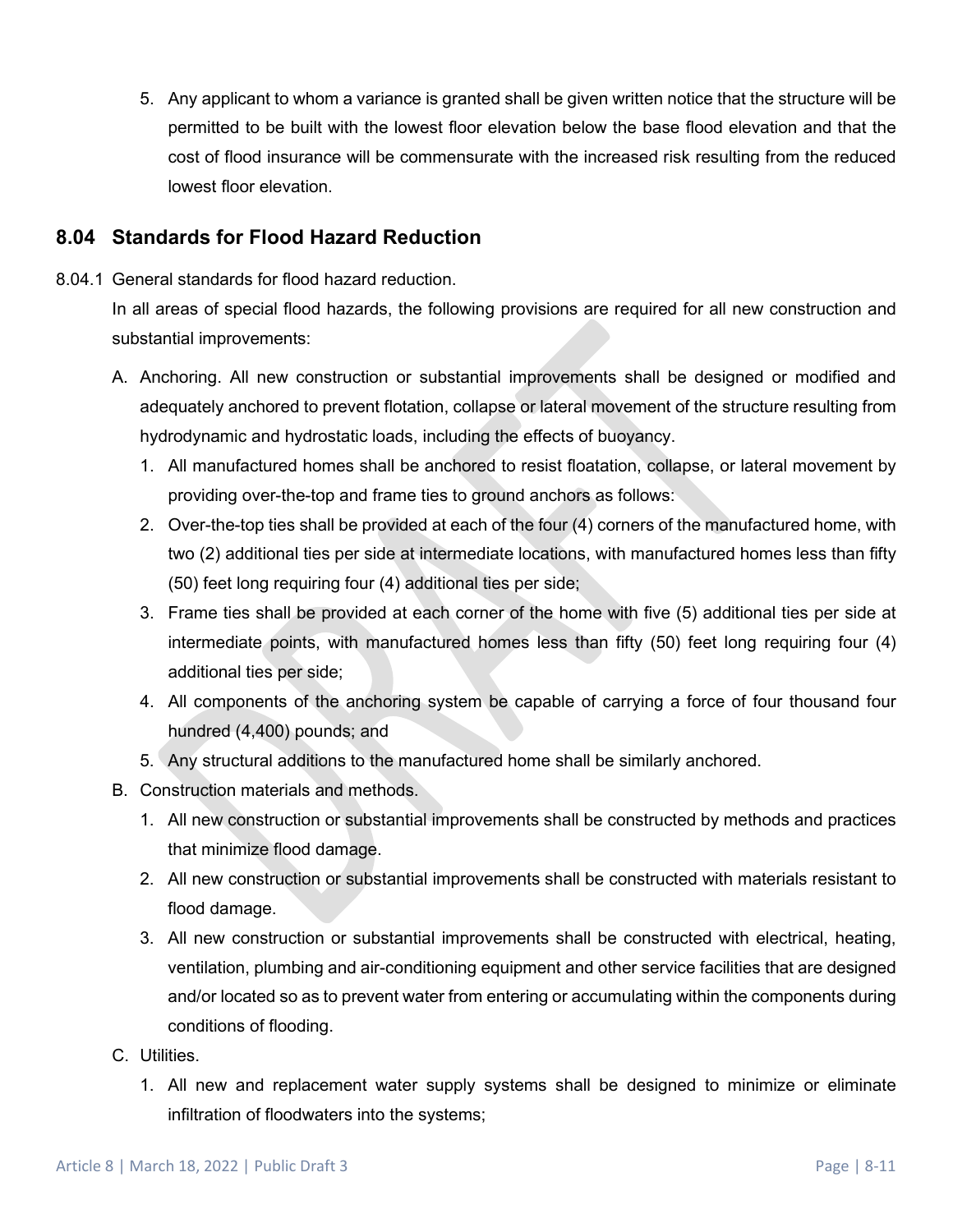- 2. New and replacement sanitary sewage systems shall be designed to minimize or eliminate infiltration of floodwaters into the systems and discharge from the systems into floodwaters; and
- 3. On-site waste disposal systems shall be located to avoid impairment to them or contamination from them during flooding.
- D. Subdivision proposals.
	- 1. All subdivision proposals including the placement of manufactured home parks and subdivisions shall be consistent with this Article;
	- 2. Base flood elevation data shall be generated for subdivision proposals and other proposed development including the placement of manufactured home parks and subdivisions which is greater than fifty (50) lots or five (5) acres (whichever is less) if not otherwise provided pursuant to this Section.
	- 3. All subdivision proposals including the placement of manufactured home parks and subdivisions shall have adequate drainage provided to reduce exposure to flood hazards; and
	- 4. All subdivision proposals including the placement of manufactured home parks and subdivisions shall have public utilities and facilities, such as sewer, gas, electrical and water systems, located and constructed to minimize or eliminate flood damage.
- E. Encroachments. In Zones AE and AH the cumulative effect of any proposed development, when combined with all other existing and anticipated development, shall not increase the water surface elevation of the base flood more than one-half  $(\frac{1}{2})$  foot at any point. In areas of special flood hazards, where base flood elevation data has not been provided, the cumulative effect of any proposed development, when combined with all other existing and anticipated development, shall not increase the water surface elevation of the base flood more than one half (1/2) foot at any point.
- 8.04.2 Specific standards for flood hazard reduction.
	- A. In all areas of special flood hazards where base flood elevation data has been provided as set forth herein, the following provisions are required:
		- 1. *Residential construction*. New construction and substantial improvement of any residential structure shall have the lowest floor (including basement), electrical, heating, ventilation, plumbing and air condition equipment and other service facilities (including ductwork) elevated a minimum of twelve (12) inches above the base flood elevation. A registered professional engineer, architect or land surveyor shall submit a certification to the Floodplain Administrator that the standard of this Subsection is satisfied.
		- 2. *Nonresidential construction*. New construction and substantial improvement of any commercial, industrial or other nonresidential structure shall either have the lowest floor (including basement) elevated a minimum of twelve (12) inches above the base flood level or, together with attendant utility and sanitary facilities, be designed so that, below the base flood level, the structure is watertight with walls substantially impermeable to the passage of water and with structural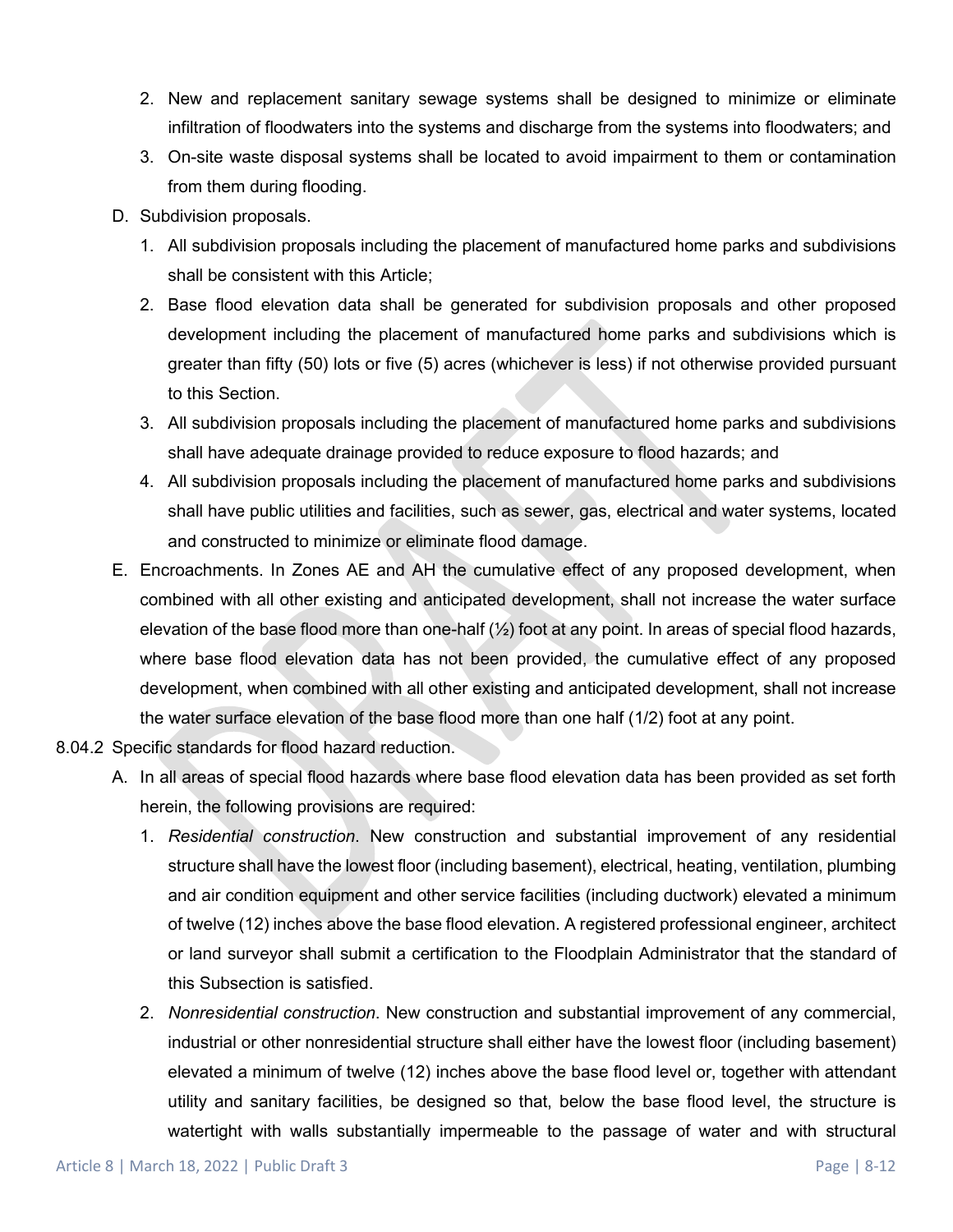components having the capability of resisting hydrostatic and hydrodynamic loads and effects of buoyancy. A registered professional engineer or architect shall develop and/or review structural design, specifications and plans for the construction and shall certify that the design and methods of construction are in accordance with accepted standards of practice as outlined in this Subsection. A record of such certification which includes the specific elevation (in relation to mean sea level) to which such structures are floodproofed shall be maintained by the Floodplain Administrator.

- 3. Enclosures, new construction and substantial improvements, with fully enclosed areas below the lowest floor that are usable solely for parking of vehicles, building access or storage in an area other than a basement and which are subject to flooding shall be designed to automatically equalize hydrostatic flood forces on exterior walls by allowing for the entry and exit of floodwaters. Designs for meeting this requirement must either be certified by a registered professional engineer or architect or meet or exceed the following minimum criteria:
	- a. A minimum of two (2) openings having a total net area of not less than one (1) square inch for every square foot of enclosed area subject to flooding shall be provided.
	- b. The bottom of all openings shall be no higher than one (1) foot above grade.
	- c. Openings may be equipped with screens, louvers, valves or other coverings or devices, provided that they permit the automatic entry and exit of floodwaters.
- 4. *Manufactured homes*.
	- a. All manufactured homes to be placed within Zone A on the Town's FHBM or FIRM shall be installed using methods and practices which minimize flood damage. For the purposes of this requirement, manufactured homes must be elevated and anchored to resist flotation, collapse or lateral movement. Methods of anchoring may include, but are not limited to, use of over-the-top or frame ties to ground anchors. This requirement is in addition to applicable state and local anchoring requirements for resisting wind forces.
	- b. All manufactured homes that are placed or substantially improved within Zones A1-30, AH and AE on the Town's FIRM on sites (i) outside of a manufactured home park or subdivision, (ii) in a new manufactured home park or subdivision, (iii) in an expansion to an existing manufactured home park or subdivision, or (iv) in an existing manufactured home park or subdivision on which a manufactured home has incurred substantial damage as a result of a flood, shall be elevated on a permanent foundation such that the lowest floor of the manufactured home is elevated a minimum of twelve (12) inches above the base flood elevation, and be securely anchored to an adequately anchored foundation system to resist flotation, collapse and lateral movements.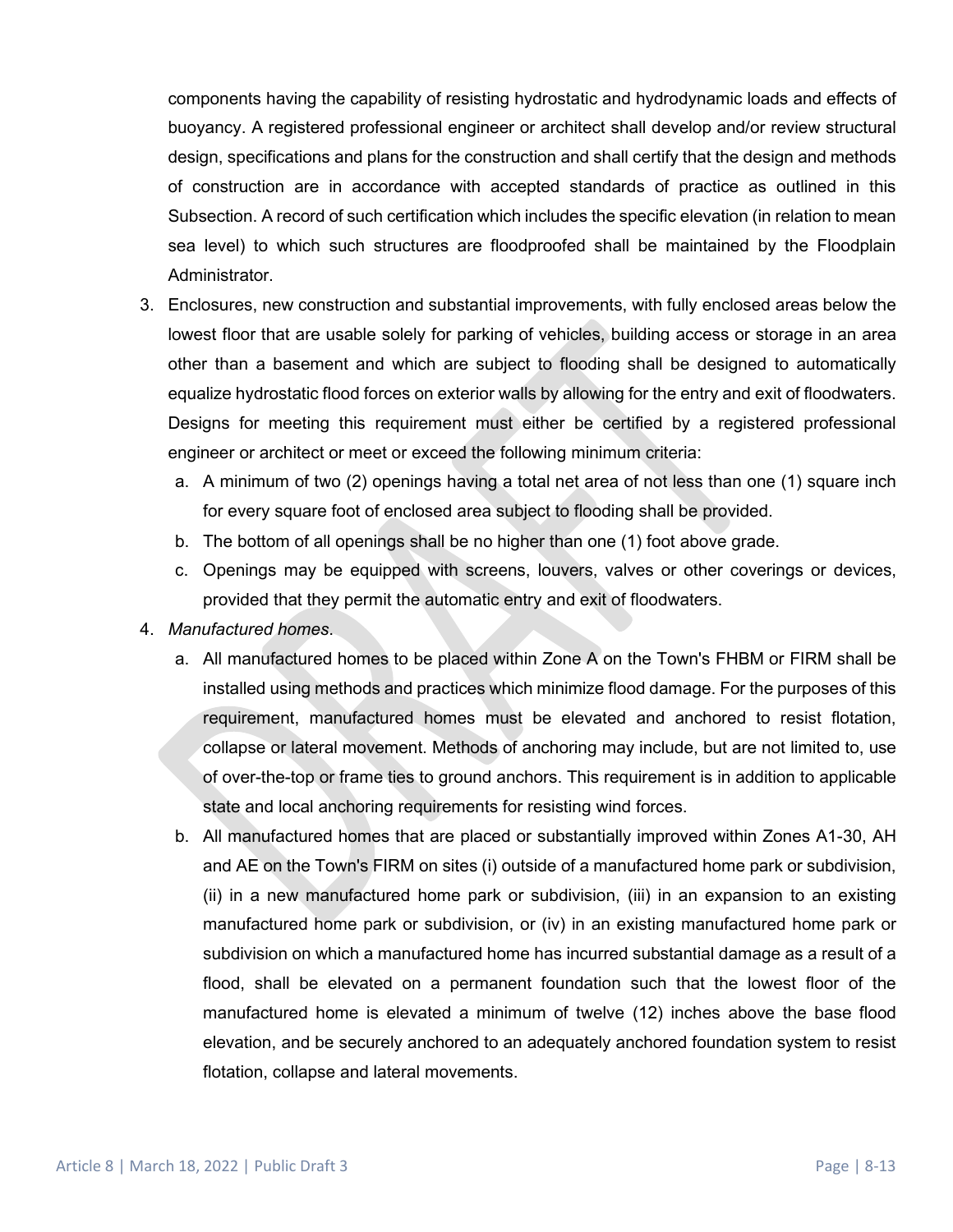- c. Manufactured homes that are placed or substantially improved on sites in an existing manufactured home park or subdivision with Zones A1-30, AH and AE on the Town's FIRM that are not subject to the provisions of this Paragraph shall be elevated so that either:
	- i. The lowest floor of the manufactured home is a minimum of twelve (12) inches above the base flood elevation; or
	- ii. The manufactured home chassis is supported by reinforced piers or other foundation elements of at least equivalent strength that are no less than thirty-six (36) inches in height above grade and are securely anchored to an adequately anchored foundation system to resist flotation, collapse and lateral movement.
- 5. *Recreational vehicles.* Recreational vehicles that are placed on sites within Zones A1-30, AH and AE on the Town's FIRM shall either:
	- a. Be on the site for fewer than one hundred eighty (180) consecutive days;
	- b. Be fully licensed and ready for highway use; or
	- c. Meet the permit requirements of Section 8.03.04 Permit Procedures of this Article and the elevation and anchoring requirements for manufactured homes in Paragraph (4) above. A recreational vehicle is ready for highway use if it is on its wheels or jacking system, is attached to the site only by quick-disconnect types utilities and security devices and has no permanently attached additions.
- 8.04.3 Standards for areas of shallow flooding (AO/AH Zones).
	- A. Located within the Special Flood Hazard Area are areas designated as shallow flooding. These areas have special flood hazards associated with base flood depths of one (1) to three (3) feet where a clearly defined channel does not exist and where the path of flooding is unpredictable and where velocity flow may be evident. Such flooding is characterized by ponding or sheet flow; therefore, the following provisions apply:
		- 1. *Residential construction*. All new construction and Substantial Improvements of residential structures must have the lowest floor (including basement), electrical, heating, ventilation, plumbing, and air conditioning equipment and other service facilities (including ductwork), elevated above the highest adjacent grade at least one foot above the depth number specified in feet on the community's FIRM (at least three feet if no depth number is specified). Upon completion of the structure, the elevation of the lowest floor, including basement, shall be certified by a registered Colorado Professional Engineer, architect, or land surveyor. Such certification shall be submitted to the Floodplain Administrator.
		- 2. *Nonresidential construction*. With the exception of critical facilities, all new construction and Substantial Improvements of non-residential structures, must have the lowest floor (including basement), electrical, heating, ventilation, plumbing, and air conditioning equipment and other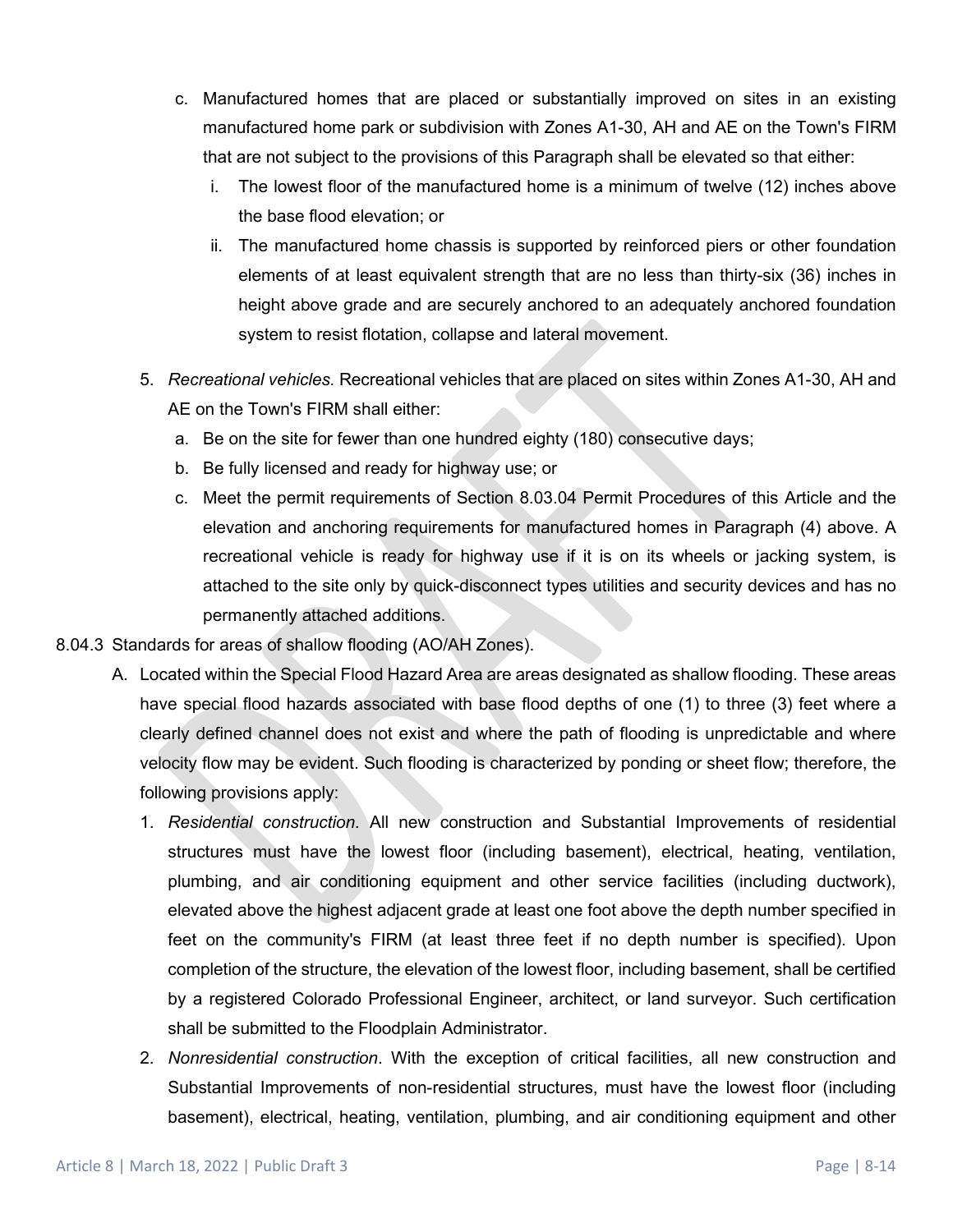service facilities (including ductwork), elevated above the highest adjacent grade at least one foot above the depth number specified in feet on the community's FIRM (at least three feet if no depth number is specified), or together with attendant utility and sanitary facilities, be designed so that the structure is watertight to at least one foot above the base flood level with walls substantially impermeable to the passage of water and with structural components having the capability of resisting hydrostatic and hydrodynamic loads of effects of buoyancy. A registered Colorado Professional Engineer or architect shall submit a certification to the Floodplain Administrator that the standards of this Section are satisfied.

- B. Within Zones AH or AO, adequate drainage paths around structures on slopes are required to guide flood waters around and away from proposed structures.
- 8.04.4 Floodways.
	- A. Floodways are administrative limits and tools used to regulate existing and future floodplain development. The State of Colorado has adopted floodway standards that are more stringent than the FEMA minimum standard (see definition). Located within special flood hazard areas are areas designated as floodways. Since the floodway is an extremely hazardous area due to the velocity of floodwaters which carry debris, potential projectiles and erosion potential, the following provisions shall apply:
		- 1. Encroachments are prohibited, including fill, new construction, substantial improvements and other development within the adopted regulatory floodway unless it has been demonstrated through hydrologic and hydraulic analyses performed by a licensed Colorado Professional Engineer and in accordance with standard engineering practice that the proposed encroachment would not result in any increase (requires a no-rise certification) in flood levels within the community during the occurrence of the base flood discharge.
		- 2. Under the provisions of 44 CFR Chapter 1, Section 65.12, of the National Flood Insurance Regulations, a community may permit encroachments within the adopted regulatory floodway that would result in an increase in base flood elevations, provided that the community first applies for a CLOMR and floodway revision through FEMA.
- 8.04.5 Alteration of a watercourse.
	- A. For all proposed developments that alter a watercourse within a special flood hazard area, the following standards apply:
		- 1. Channelization and flow diversion projects shall appropriately consider issues of sediment transport, erosion, deposition, and channel migration and properly mitigate potential problems through the project as well as upstream and downstream of any improvement activity. A detailed analysis of sediment transport and overall channel stability should be considered, when appropriate, to assist in determining the most appropriate design.
		- 2. Channelization and flow diversion projects shall evaluate the residual 100-year floodplain.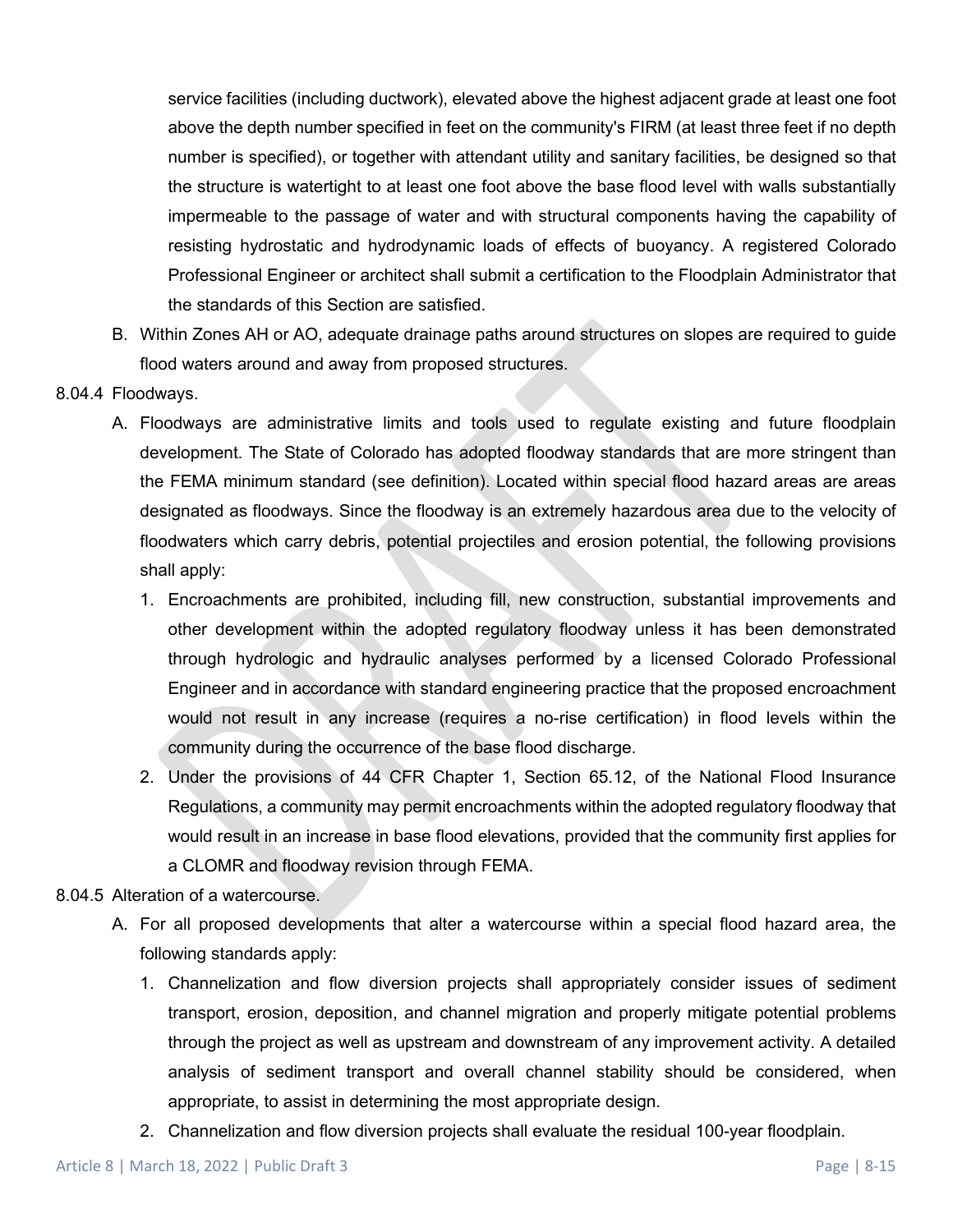- 3. Any channelization or other stream alteration activity proposed by a project proponent must be evaluated for its impact on the regulatory floodplain and be in compliance with all applicable Federal, State and local floodplain rules, regulations and ordinances.
- 4. Any stream alteration activity shall be designed and sealed by a registered Colorado Professional Engineer or Certified Professional Hydrologist.
- 5. All activities within the regulatory floodplain shall meet all applicable Federal, State and Town floodplain requirements and regulations.
- 6. Within the regulatory floodway, stream alteration activities shall not be constructed unless the project proponent demonstrates through a floodway analysis and report, sealed by a registered Colorado Professional Engineer, that there is not more than a 0.00-foot rise in the proposed conditions compared to existing conditions floodway resulting from the project, otherwise known as a no-rise certification, unless the community first applies for a CLOMR and floodway revision.
- 7. Maintenance shall be required for any altered or relocated portions of watercourses so that the flood-carrying capacity is not diminished.
- 8.04.6 Properties removed from the floodplain by fill.
	- A. A floodplain development permit shall not be issued for the construction of a new structure or addition to an existing structure on a property removed from the floodplain by the issuance of a FEMA Letter of Map Revision Based on Fill (LOMR-F), unless such new structure or addition complies with the following:
		- 1. *Residential construction*. The lowest floor (including basement), electrical, heating, ventilation, plumbing, and air conditioning equipment and other service facilities (including ductwork), must be elevated to one foot above the base flood elevation that existed prior to the placement of fill.
		- 2. *Nonresidential construction*. The lowest floor (including basement), electrical, heating, ventilation, plumbing, and air conditioning equipment and other service facilities (including ductwork), must be elevated to one foot above the base flood elevation that existed prior to the placement of fill, or together with attendant utility and sanitary facilities be designed so that the structure or addition is watertight to at least one foot above the base flood level that existed prior to the placement of fill with walls substantially impermeable to the passage of water and with structural components having the capability of resisting hydrostatic and hydrodynamic loads of effects of buoyancy.
- 8.04.7 Standards for critical facilities.
	- A. A critical facility is a structure or related infrastructure, but not the land on which it is situated, as specified in Rule 6 of the Rules and Regulations for Regulatory Floodplains in Colorado, that if flooded may result in significant hazards to public health and safety or interrupt essential services and operations for the community at any time before, during and after a flood.
	- B. Classification of critical facilities. It is the responsibility of the Town Board of Trustees to identify and confirm that specific structures in their community meet the following criteria: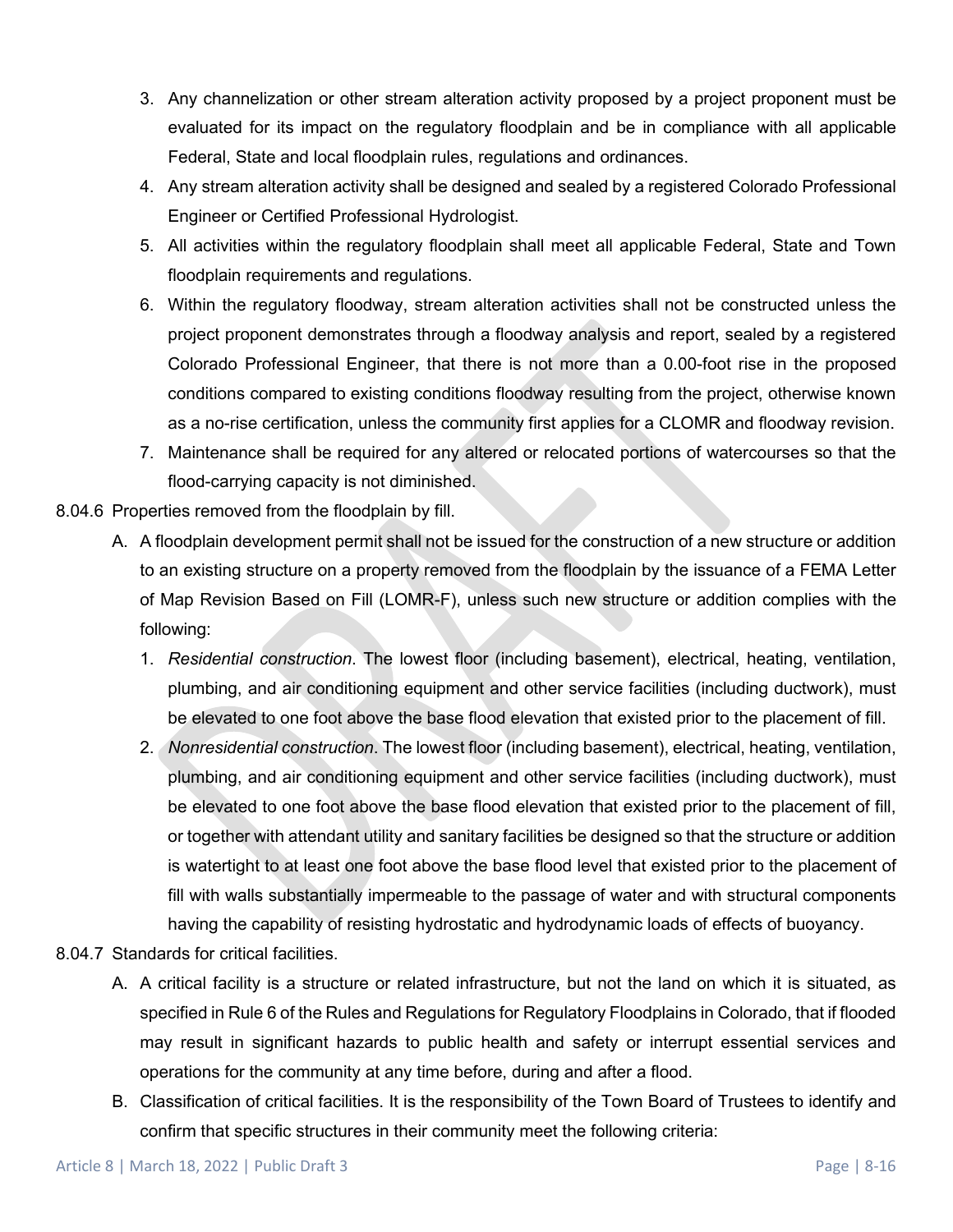- C. Critical facilities are classified under the following categories: (a) essential services; (b) hazardous materials; (c) at-risk populations; and (d) vital to restoring normal services.
- D. Essential services facilities include:
	- 1. Public safety (police stations, fire and rescue stations, emergency vehicle and equipment storage, and, emergency operation centers);
	- 2. Emergency medical (hospitals, ambulance service centers, urgent care centers having emergency treatment functions, and non-ambulatory surgical structures but excluding clinics, doctors' offices, and non-urgent care medical structures that do not provide these functions);
	- 3. Designated emergency shelters;
	- 4. Communications (main hubs for telephone, broadcasting equipment for cable systems, satellite dish systems, cellular systems, television, radio, and other emergency warning systems, but excluding towers, poles, lines, cables, and conduits);
	- 5. Public utility plant facilities for generation and distribution (hubs, treatment plants, substations and pumping stations for water, power and gas, but not including towers, poles, power lines, buried pipelines, transmission lines, distribution lines, and service lines); and
	- 6. Air transportation lifelines (airports (municipal and larger), helicopter pads and structures serving emergency functions, and associated infrastructure (aviation control towers, air traffic control centers, and emergency equipment aircraft hangars).
- E. Specific exemptions to this category include wastewater treatment plants (WWTP), non-potable water treatment and distribution systems, and hydroelectric power generating plants and related appurtenances.
- F. Public utility plant facilities may be exempted if it can be demonstrated to the satisfaction of the Town Board of Trustees that the facility is an element of a redundant system for which service will not be interrupted during a flood. At a minimum, it shall be demonstrated that redundant facilities are available (either owned by the same utility or available through an intergovernmental agreement or other contract) and connected, the alternative facilities are either located outside of the 100-year floodplain or are compliant with the provisions of this Article, and an operations plan is in effect that states how redundant systems will provide service to the affected area in the event of a flood. Evidence of ongoing redundancy shall be provided to the Town Board of Trustees on an as-needed basis upon request.
- G. Hazardous materials facilities are comprised of facilities that produce or store highly volatile, flammable, explosive, toxic and/or water-reactive materials and may include:
	- 1. Chemical and pharmaceutical plants (chemical plant, pharmaceutical manufacturing);
	- 2. Laboratories containing highly volatile, flammable, explosive, toxic and/or water-reactive materials;
	- 3. Refineries;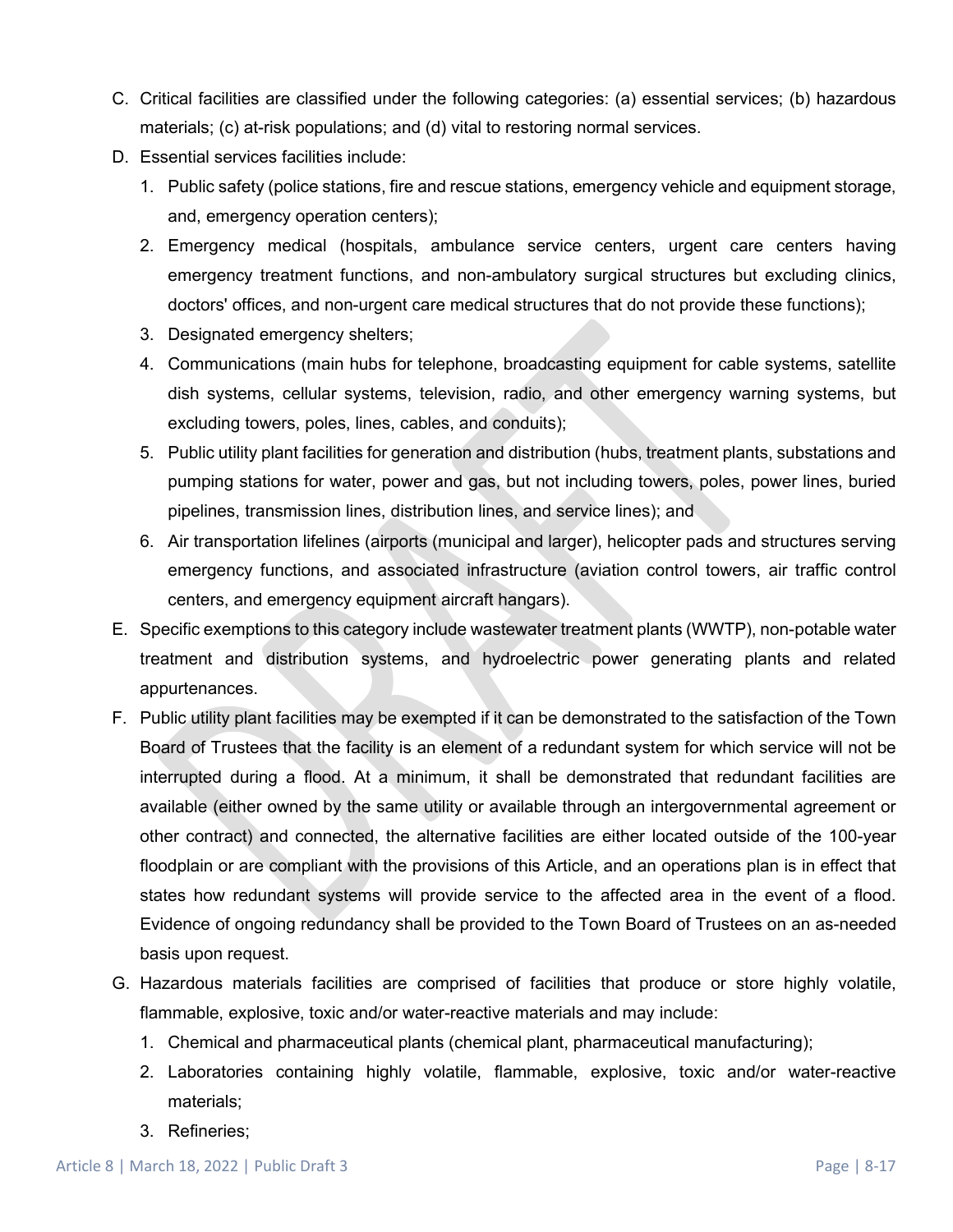- 4. Hazardous waste storage and disposal sites; and
- 5. Above ground gasoline or propane storage or sales centers.
- H. Facilities shall be determined to be critical facilities if they produce or store materials in excess of threshold limits. If the owner of a facility is required by the Occupational Safety and Health Administration (OSHA) to keep a Material Safety Data Sheet (MSDS) on file for any chemicals stored or used in the work place, and the chemical(s) is stored in quantities equal to or greater than the threshold planning quantity (TPQ) for that chemical, then that facility shall be considered to be a Critical Facility. The TPQ for these chemicals is: either five hundred (500) pounds or the TPQ listed (whichever is lower) for the three hundred fifty-six (356) chemicals listed under 40 C.F.R. § 302 (2010), also known as Extremely Hazardous Substances (EHS); or 10,000 pounds for any other chemical. This threshold is consistent with the requirements for reportable chemicals established by the Colorado Department of Health and Environment. OSHA requirements for MSDS can be found in 29 C.F.R. § 1910 (2010). The Environmental Protection Agency (EPA) regulation "Designation, Reportable Quantities, and Notification," 40 C.F.R. § 302 (2010) and OSHA regulation "Occupational Safety and Health Standards," 29 C.F.R. § 1910 (2010) are incorporated herein by reference and include the regulations in existence at the time of the promulgation this ordinance, but exclude later amendments to or editions of the regulations.
- I. Specific exemptions to this category include:
	- 1. Finished consumer products within retail centers and households containing hazardous materials intended for household use, and agricultural products intended for agricultural use.
	- 2. Buildings and other structures containing hazardous materials for which it can be demonstrated to the satisfaction of the local authority having jurisdiction by hazard assessment and certification by a qualified professional (as determined by the local jurisdiction having land use authority) that a release of the subject hazardous material does not pose a major threat to the public.
	- 3. Pharmaceutical sales, use, storage, and distribution centers that do not manufacture pharmaceutical products.
- J. These exemptions shall not apply to buildings or other structures that also function as critical facilities under another category outlined in this Article.
	- 1. At-risk population facilities include medical care, congregate care, and schools. These facilities consist of:
		- a. Elder care (nursing homes);
		- b. Congregate care serving twelve (12) or more individuals (day care and assisted living);
		- c. Public and private schools (pre-schools, K-12 schools), before-school and after-school care serving twelve (12) or more children);
	- 2. Facilities vital to restoring normal services including government operations. These facilities consist of: